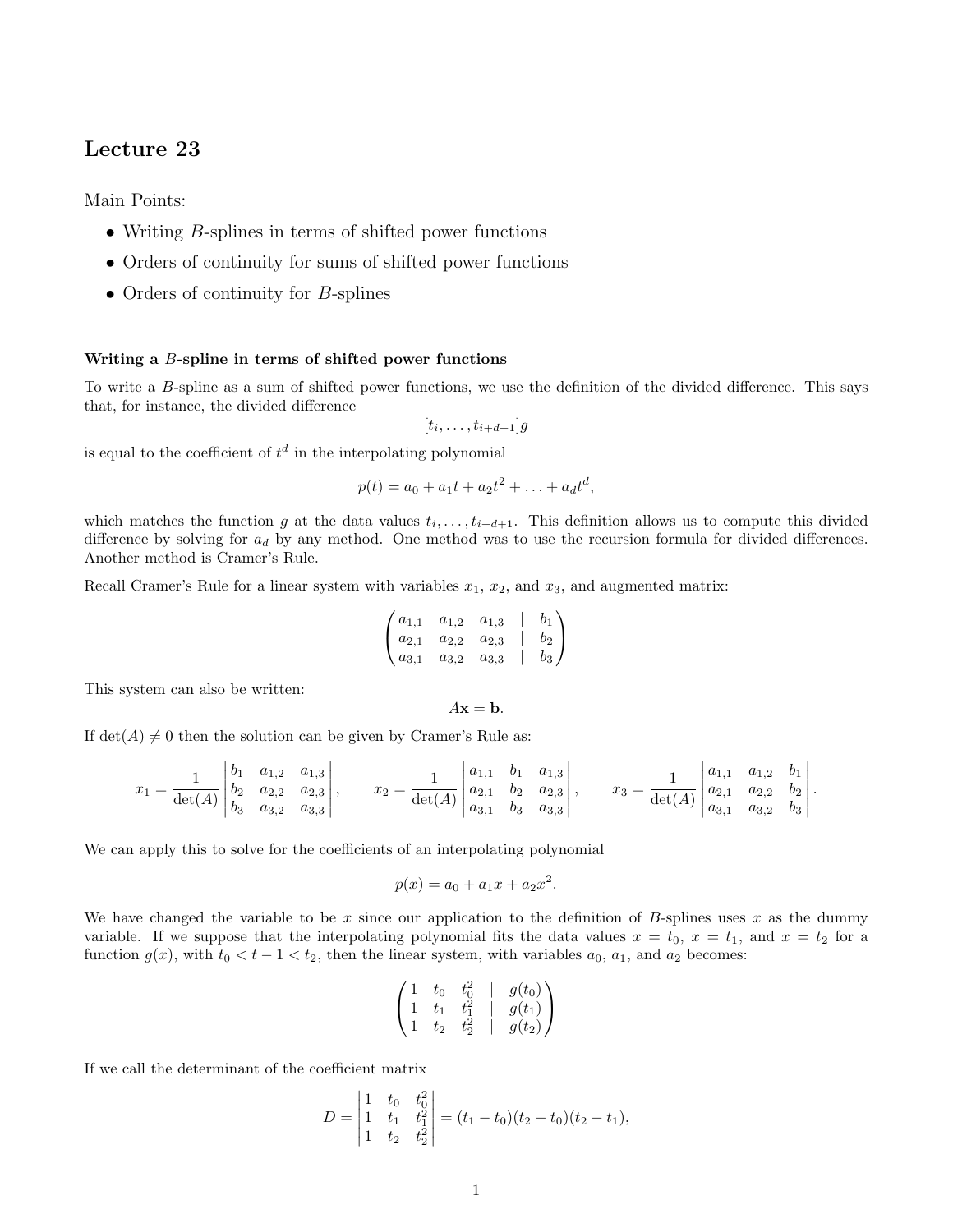then by Cramer's Rule, the solution for the variables is:

$$
a_0 = \frac{1}{D} \begin{vmatrix} g(t_0) & t_0 & t_0^2 \\ g(t_1) & t_1 & t_1^2 \\ g(t_2) & t_2 & t_2^2 \end{vmatrix}, \qquad a_1 = \frac{1}{D} \begin{vmatrix} 1 & g(t_0) & t_0^2 \\ 1 & g(t_1) & t_1^2 \\ 1 & g(t_2) & t_2^2 \end{vmatrix}, \qquad a_2 = \frac{1}{D} \begin{vmatrix} 1 & t_0 & g(t_0) \\ 1 & t_1 & g(t_1) \\ 1 & t_1 & g(t_2) \end{vmatrix}.
$$

So we see that the divided difference for degree  $d = 2$  can be written:

$$
[t_0, t_1, t_2]g = a_2 = \frac{1}{D} \begin{vmatrix} 1 & t_0 & g(t_0) \\ 1 & t_1 & g(t_1) \\ 1 & t_2 & g(t_2) \end{vmatrix}.
$$

Finally, we can use this to write a degree  $d = 1$  B-spline as a sum of shifted power functions, with  $g(x) = (t - x)^{1}_{+}$ :

$$
B_0^1(t) = (-1)^2 (t_2 - t_0) [t_0, t_1, t_2] (t - x)_+^1
$$
  
\n
$$
= (t_2 - t_0) \frac{1}{D} \begin{vmatrix} 1 & t_0 & g(t_0) \\ 1 & t_1 & g(t_1) \\ 1 & t_2 & g(t_2) \end{vmatrix}
$$
  
\n
$$
= \frac{(t_2 - t_0)}{(t_1 - t_0)(t_2 - t_0)(t_2 - t_1)} \begin{bmatrix} g(t_0) & 1 & t_1 \\ 1 & t_2 & g(t_1) \end{bmatrix} + \frac{t_0}{2} \begin{vmatrix} 1 & t_0 \\ 1 & t_2 \end{vmatrix}
$$
  
\n
$$
= \frac{1}{(t_1 - t_0)(t_2 - t_1)} [(t_2 - t_1)g(t_0) - (t_2 - t_0)g(t_1) + (t_1 - t_0)g(t_2)]
$$
  
\n
$$
= \frac{1}{(t_1 - t_0)} g(t_0) - \frac{(t_2 - t_0)}{(t_1 - t_0)(t_2 - t_1)} g(t_1) + \frac{1}{(t_2 - t_1)} g(t_2)
$$
  
\n
$$
= \frac{1}{(t_1 - t_0)} (t - t_0)_+^1 - \frac{(t_2 - t_0)}{(t_1 - t_0)(t_2 - t_1)} (t - t_1)_+^1 + \frac{1}{(t_2 - t_1)} (t - t_2)_+^1
$$

1

We can verify that this last expression has the shape of the hat function, by checking that the value at  $t = t_0$  is zero, and at  $t = t_1$  is 1, and at  $t = t_2$  is zero. Also, it is clear that for  $t < t_0$  the value is zero. To check that the function is also zero for  $t > t_2$ , we can use a property of determinants. Recall that a determinant is linear as a function of any single row or column. Since the functions lose their piecewise nature for  $t > t_2$ , the determinant becomes:

$$
\begin{vmatrix} 1 & t_0 & t - t_0 \ 1 & t_1 & t - t_1 \ 1 & t_2 & t - t_2 \end{vmatrix} = \begin{vmatrix} 1 & t_0 & t \ 1 & t_1 & t \ 1 & t_2 & t \end{vmatrix} - \begin{vmatrix} 1 & t_0 & t_0 \ 1 & t_1 & t_1 \ 1 & t_2 & t_2 \end{vmatrix} = t \begin{vmatrix} 1 & t_0 & 1 \ 1 & t_1 & 1 \ 1 & t_2 & 1 \end{vmatrix} - 0 = 0 - 0 = 0.
$$

#### Examples:

• Suppose that  $t_0$ ,  $t_1$ , and  $t_2$  are consecutive integers, such as 1, 2, 3. Then the function  $\mathcal{B}_0^1(t)$  can be written as:

$$
\mathcal{B}_0^1(t) = (t-1)_+^1 - 2(t-2)_+^1 + (t-3)_+^1.
$$

Next, we do the same for a degree 2 B-spline  $\mathcal{B}_i^2(t)$ , with simple knot values  $t_i = a$ ,  $t_{i+1} = b$ ,  $t_{i+2} = c$ ,  $t_{i+3} = d$ , and  $a < b < c < d$ .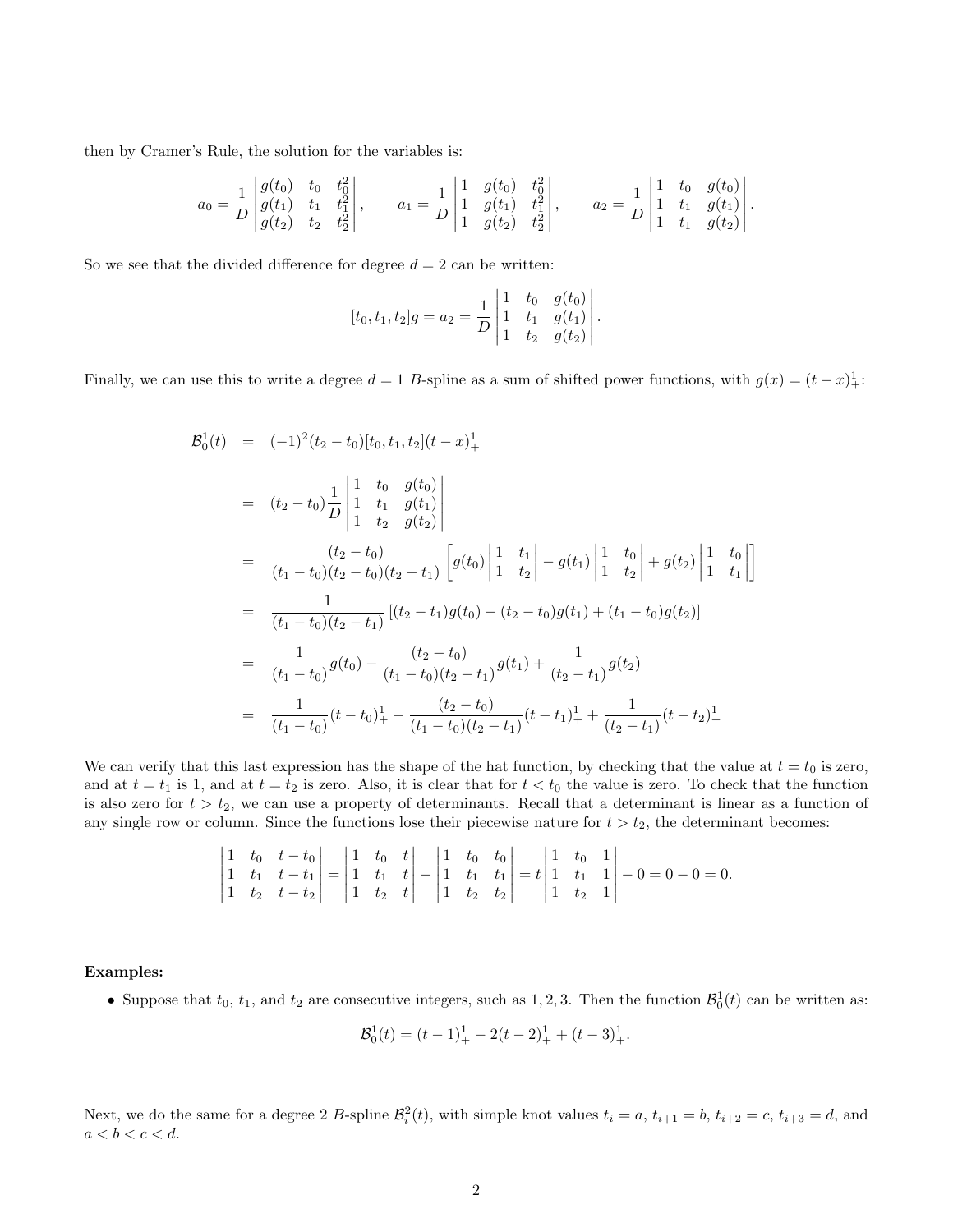As in the previous case,  $[a, b, c, d]g$ , with  $g(x) = (t - x)^2$ , can be calculated as the coefficient  $a_3$  in the interpolating polynomial  $p(x)$  matching g for the data values  $a, b, c, d$ , where  $p(x) = a_0 + a_1x + a_2x^2 + a_3x^3$ . By Cramer's Rule with  $D$  given by

$$
D = \begin{vmatrix} 1 & a & a^2 & a^3 \\ 1 & b & b^2 & b^3 \\ 1 & c & c^2 & c^3 \\ 1 & d & d^2 & d^3 \end{vmatrix} = (b-a)(c-a)(d-a)(c-b)(d-b)(d-c)
$$

we have:

$$
[a, b, c, d]g(x) = a_3 = \frac{1}{D} \begin{vmatrix} 1 & a & a^2 & g(a) \\ 1 & b & b^2 & g(b) \\ 1 & c & c^2 & g(c) \\ 1 & d & d^2 & g(d) \end{vmatrix}.
$$

So if  $t_i = a, t_{i+1} = b, t_{i+2} = c, t_{i+3} = d$ , then we have

$$
B_i^2(t) = (-1)^{2+1} (d-a)[a, b, c, d](t - x)_+^2
$$
  
\n
$$
= \frac{-(d-a)}{D} \begin{vmatrix} 1 & a & a^2 & g(a) \\ 1 & b & b^2 & g(b) \\ 1 & c & c^2 & g(c) \end{vmatrix}
$$
  
\n
$$
= \frac{-(d-a)}{D} \begin{bmatrix} 1 & b & b^2 \\ -g(a) & 1 & c & c^2 \\ 1 & d & d^2 \end{bmatrix} + g(b) \begin{vmatrix} 1 & a & a^2 \\ 1 & c & c^2 \\ 1 & d & d^2 \end{vmatrix} - g(c) \begin{vmatrix} 1 & a & a^2 \\ 1 & b & b^2 \\ 1 & d & d^2 \end{vmatrix} + g(d) \begin{vmatrix} 1 & b & b^2 \\ 1 & c & c^2 \\ 1 & d & d^2 \end{vmatrix}
$$
  
\n
$$
= (d-a) \begin{bmatrix} g(a) & 1 & b & b^2 \\ \frac{f(a)}{D} & 1 & c & c^2 \\ 1 & d & d^2 \end{bmatrix} - \frac{g(b)}{D} \begin{vmatrix} 1 & a & a^2 \\ 1 & c & c^2 \\ 1 & d & d^2 \end{vmatrix} + \frac{g(c)}{D} \begin{vmatrix} 1 & a & a^2 \\ 1 & b & b^2 \\ 1 & d & d^2 \end{vmatrix} - \frac{g(d)}{D} \begin{vmatrix} 1 & b & b^2 \\ 1 & c & c^2 \\ 1 & d & d^2 \end{vmatrix}
$$
  
\n
$$
= (d-a) \begin{bmatrix} g(a) & g(a) & g(b) \\ \frac{g(a)}{(b-a)(c-a)(d-a)} - \frac{g(b)}{(b-a)(c-b)(d-b)} + \frac{g(c)}{(c-a)(c-b)(d-c)} - \frac{g(d)}{(d-a)(d-b)(d-c)} \end{bmatrix}
$$

$$
= \frac{g(a)}{(b-a)(c-a)} - \frac{(d-a)g(b)}{(b-a)(c-b)(d-b)} + \frac{(d-a)g(c)}{(c-a)(c-b)(d-c)} - \frac{g(d)}{(d-b)(d-c)}
$$

$$
= \frac{(t-a)_+^2}{(b-a)(c-a)} - \frac{(d-a)(t-b)_+^2}{(b-a)(c-b)(d-b)} + \frac{(d-a)(t-c)_+^2}{(c-a)(c-b)(d-c)} - \frac{(t-d)_+^2}{(d-b)(d-c)}
$$

## Examples:

• Let  $a = 1, b = 2, c = 3, d = 4$ . Then we have:

$$
\mathcal{B}_i^2(t) = (-1)^{2+1}(4-1)[1,2,3,4](t-x)_+^2
$$
  
= 
$$
\frac{1}{2}(t-1)_+^2 - \frac{3}{2}(t-2)_+^2 + \frac{3}{2}(t-3)_+^2 - \frac{1}{2}(t-4)_+^2.
$$

1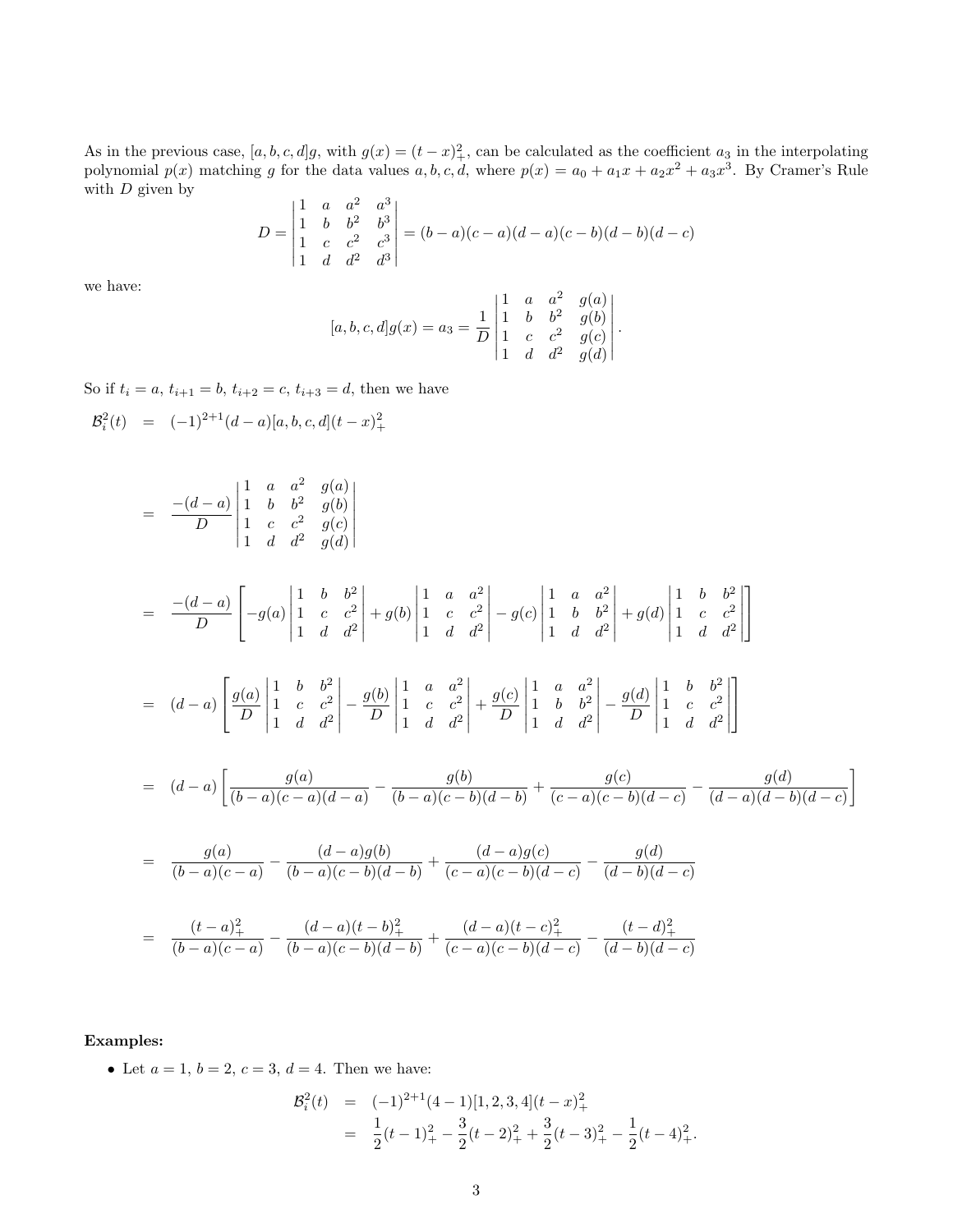Now consider the case of non-simple knot sequence. For instance, we could let  $t_i = t_{i+1} = a$ ,  $t_{i+2} = c$ , and  $t_{i+3} = d$ . Then we can compute  $[a, a, c, d]g$ , for  $g(x) = (t - x)_+^2$ , again using Cramer's Rule with D given by

$$
D = D(aacd) = \begin{vmatrix} 1 & a & a^2 & a^3 \\ 0 & 1 & 2a & 3a^2 \\ 1 & c & c^2 & c^3 \\ 1 & d & d^2 & d^3 \end{vmatrix} = (c-a)^2(d-a)^2(d-c).
$$

Then we have:

$$
[a, a, c, d]g = a_3 = \frac{1}{D} \begin{vmatrix} 1 & a & a^2 & g(a) \\ 0 & 1 & 2a & g'(a) \\ 1 & c & c^2 & g(c) \\ 1 & d & d^2 & g(d) \end{vmatrix} = \frac{1}{D} \begin{vmatrix} 1 & a & a^2 & (t-a)_+^2 \\ 0 & 1 & 2a & 2(t-a)_+^1 \\ 1 & c & c^2 & (t-c)_+^2 \\ 1 & d & d^2 & (t-d)_+^2 \end{vmatrix}.
$$

Applying this to the B-spline  $\mathcal{B}_i^2(t)$ , with knot sequence  $a, a, c, d$ , we get:

$$
B_i^2(t) = (-1)^{2+1} (d - a) [a, a, c, d] (t - x)_+^2
$$
  
\n
$$
= -\frac{d - a}{D} \begin{vmatrix} 1 & a & a^2 & g(a) \\ 0 & 1 & 2a & g'(a) \\ 1 & c & c^2 & g(c) \\ 1 & d & d^2 & g(d) \end{vmatrix}
$$
  
\n
$$
= \frac{d - a}{D} \begin{bmatrix} g(a) \begin{vmatrix} 0 & 1 & 2a \\ 1 & c & c^2 \\ 1 & d & d^2 \end{vmatrix} - g'(a) \begin{vmatrix} 1 & a & a^2 \\ 1 & c & c^2 \\ 1 & d & d^2 \end{vmatrix} + g(c) \begin{vmatrix} 1 & a & a^2 \\ 0 & 1 & 2a \\ 1 & d & d^2 \end{vmatrix} - g(d) \begin{vmatrix} 1 & a & a^2 \\ 0 & 1 & 2a \\ 1 & c & c^2 \end{vmatrix}
$$
(1)  
\n
$$
= \frac{d - a}{D} [g(a) [-(d^2 - c^2) + 2a(d - c)] - g'(a)(c - a)(d - a)(d - c) + g(c)(d - a)^2 - g(d)(c - a)^2]
$$
  
\n
$$
= \frac{d - a}{D} [[-(d^2 - c^2) + 2a(d - c)] (t - a)_+^2 - (c - a)(d - a)(d - c)2(t - a)_+^2 + (d - a)^2(t - c)_+^2 - (c - a)^2(t - d)_+^2].
$$

Note: In line (1) above, the determinants (which become the coefficients of the shifted power functions) can sometimes be recognized as Vandermonde or Confluent Vandermonde. In this line, the second one is Vandermonde, and the last two are Confluent Vandermonde, but the first one is neither of these types, so it is simply evaluated by the cofactor expansion formula for determinants.

## Examples:

• Let  $a = 1, c = 2, d = 3$ . Then we have:  $D = 4$ , and we can write the B-spline:

$$
\mathcal{B}_i^2(t) = (-1)^{2+1} (3-1)[1,1,2,3](t-x)_+^2
$$
  
= 
$$
\frac{1}{2} [-3(t-1)_+^2 - 4(t-1)_+^1 + 4(t-2)_+^2 - (t-3)_+^2].
$$

Lowest degree shifted power function in a B-spline has non-zero coefficient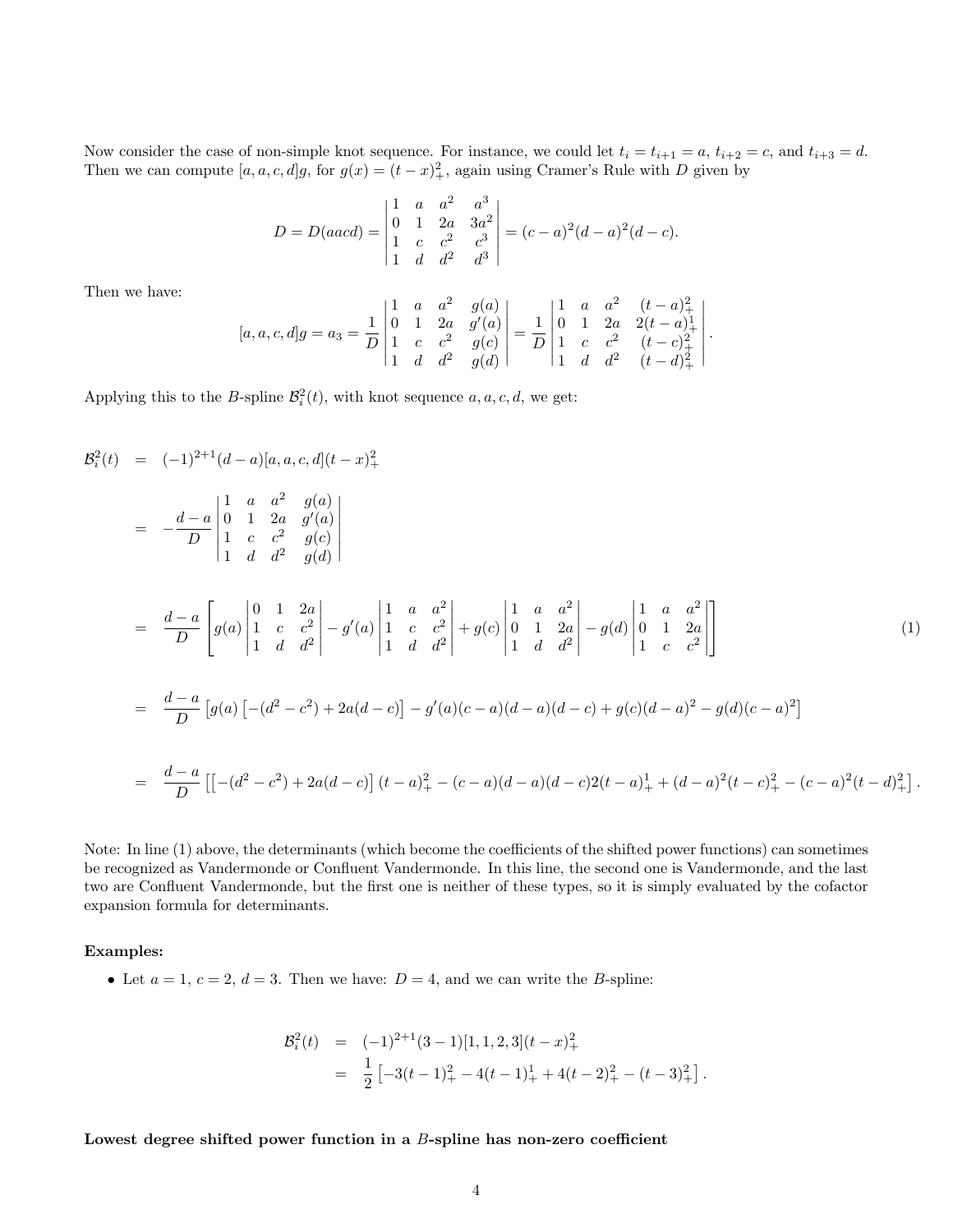The lowest degree shifted power function in a B-spline expansion, given by the above determinant formula coming from Cramer's Rule, must have non-zero coefficient. The reason for this is simply that the coefficient comes from a determinant which is either Vandermonde or Confluent Vandermonde. This can be seen by deleting the row corresponding to the lowest degree shifted power function, say  $a(t - t_j)_+^k$ , which must be the highest derivative of some shifted power function  $(t - t_j)_+^n$ . The remaining rows corresponding to  $t_j$  have all the lower order derivatives, and thus the determinant must be Confluent Vandermonde (or regular Vandermonde, which is of course a sub-case).

#### Orders of continuity for sums of shifted power functions

We have seen that the shifted power function  $(t-c)^k_+$  is continuous to all orders at all points not equal to c, and can be seen to have exact order of continuity  $k - 1$  at  $t = c$ .

It easy to extend this fact to sums of such functions. In particular, if  $f(t)$  is a sum of shifted power functions, then the order of continuity of f is simply the minimum of all orders of continuity of the summands. If the function  $(t-c)^k$  is the one that achieves this minimum, then clearly that lowest order of continuity is  $k-1$  and it occurs for the value  $t = c$ .

#### Examples:

• The function

$$
f(t) = 7(t - 4)^4 + 3(t - 4)^6 + 5(t - 7)^5 +
$$

has exact order of continuity 3 which is attained by the summand  $7(t-4)<sup>4</sup>$  at the value  $t = 4$ .

• The function

$$
f(t) = 3(t-4)^3 + 2(t-4)^4 + 5(t-7)^5 + 6(t-8)^4 + (t-8)^7
$$

has exact order of continuity 0 which is attained by the summand  $2(t-3)<sup>1</sup>$  at the value  $t = 3$ .

#### Further Details on orders of continuity for sums of shifted power functions

Recall that a function  $f(t)$  has order of continuity r at  $t = c$  if f is continuous at  $t = c$  and each of the derivative functions  $f', f'', \ldots, f^{(r)}$  are continuous at  $t = c$ . If, in addition, the function  $f^{(r+1)}$  is not continuous at  $t = c$ , then we say that f has exact order of continuity r at  $t = c$ . If f and all of its derivatives are continuous at  $t = c$  then we say f has infinite order of continuity, or simply f is continuous to all orders at  $t = c$ .

If we let  $f(t) = (t - c)_+^k$  then the derivatives of f are:

$$
f'(t) = k(t-c)_+^{k-1}, f''(t) = k(k-1)(t-c)_+^{k-2}, \dots, f^{(k-1)}(t) = k!(t-c)_+^1.
$$

Note: The function  $f(t) = (t - c)^{1}$  is not differentiable at  $t = c$ , although it is continuous there. The function  $f(t) = (t - c)^0_+$  is neither continuous nor differentiable at  $t = c$ .

Let  $f(t)$  be defined as a sum:

$$
f(t) = a_1(t - u)^{j_1}_{+} + a_2(t - u)^{j_2}_{+} + \cdots + a_n(t - u)^{j_n}_{+},
$$

with all  $a_i \neq 0$ , and  $j_1 < j_2 < \cdots < j_n$ . Then the exact order of continuity of f at u is simply  $j_1 - 1$ . This follows from the above, since the higher powers are differentiable to higher orders.

Now let  $f(t)$  be defined as a sum:

$$
f(t) = a_1(t - u_1)^{j_1} + a_2(t - u_2)^{j_2} + \cdots + a_n(t - u_n)^{j_n},
$$

with all  $a_i \neq 0$ , and  $u_1 < u_2 < \cdots < u_n$ . Then the exact order of continuity of f at  $u_i$  is simply  $j_i - 1$ . It is then a fact that  $f$  is a member of any vector space of piecewise polynomial functions of the form:

$$
f \in P_{d,\mathbf{r}}^{n+1}[u_0, u_1, \dots, u_n, u_{n+1}],
$$